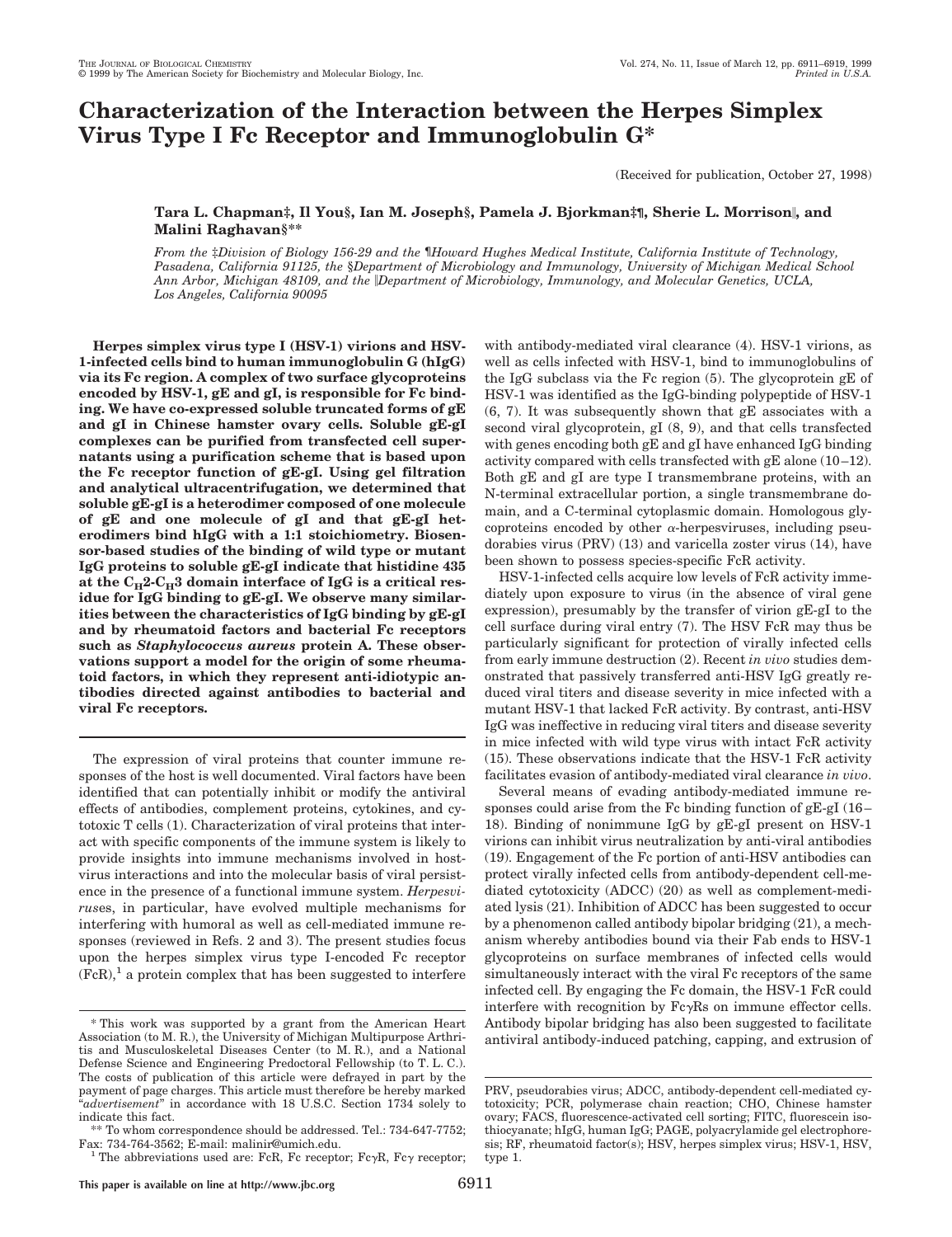viral glycoproteins from the surface of cells infected with PRV (13). Antibody-induced shedding of viral glycoproteins may represent a strategy for rendering virally infected cells refractory to antiviral antibodies and for inhibiting the presentation of viral antigens via class II major histocompatibility complex molecules.

A second function attributed to gE-gI is that of facilitating cell-to-cell spread of virus. Recent studies suggest that gE and gI are required for transneuronal transport of PRV from the retina to the visual centers of rats (22), for cell-to-cell spread of PRV, and for full virulence of PRV (23). Furthermore, studies with mutant HSV-1 virions indicate that gE and gI of HSV-1 facilitate cell-to-cell spread of virus *in vivo* and viral spread across junctions of cultured cells (24–26). It has been proposed that the cell-to-cell spread-promoting functions of gE-gI are unrelated to the Fc binding activity and that the HSV-1 encoded gE-gI glycoproteins and the analogous proteins of other  $\alpha$ -herpesviruses may interact with other ligands, enabling viral transport across cells (24, 25). Such ligands remain to be identified.

To better understand the mechanisms by which IgG binding by gE-gI facilitates immune evasion, we initiated a molecular characterization of IgG binding by gE-gI. We expressed soluble forms of gE and gI and showed that the glycoproteins assemble into a stable heterodimer. The soluble receptor heterodimer binds to human IgG (hIgG) with relatively high affinity and can be purified to homogeneity using an hIgG-based affinity matrix. We determined a 1:1 binding stoichiometry for the gEgI·IgG complex, and also determined that a histidine residue at the  $C_{H}$ 2-C<sub>H</sub>3 domain interface is a critical determinant of IgG binding specificity. The implications of the gE-gI binding site on IgG and the gE-gI·IgG complex stoichiometry are discussed.

## EXPERIMENTAL PROCEDURES

*Construction and Expression of Soluble gE, gI, and gE-gI—*Molecular cloning manipulations were performed by standard protocols (27). PCR was used to insert a 5' XhoI site, a 3' NotI site, and a stop codon after the codon corresponding to amino acid 399 of the gE gene and amino acid 246 of the gI gene (the *Hin*dIII fragment containing the gE gene and the *Bam*HI fragment containing the gI gene of HSV strain KOS was kindly provided by H. Ghiasi, Cedar Sinai Medical Center). Our numbering scheme starts with the first residue of the mature protein, which is designated residue 1, and all other residues are numbered sequentially (see "N-Terminal Sequencing and Mass Spectrometric Analysis of Purified gE-gI"). The gE PCR product was cloned into pCRII (Invitrogen), and the gI PCR product was cloned into  $pBSIISK^+$  (Stratagene). Both sequences were verified. The modified gE and gI genes were excised using *Xho*I and *Not*I enzymes and individually subcloned into the unique *Xho*I and *Not*I sites of separate PBJ5-GS expression vectors (28). PBJ5-GS carries the glutamine synthetase gene as a selectable marker and as a means of gene amplification in the presence of the drug methionine sulfoximine, a system developed by Celltech (29). Expression vectors carrying gE, gI, or both gE and gI were transfected into CHO cells using a Lipofectin procedure (Life Technologies, Inc.). Cells resistant to 100  $\mu$ M methionine sulfoximine were selected according to the protocol established by Celltech, modification of which has been previously described (28). Transfected CHO cells were maintained in glutamine-free  $\alpha$ -minimal essential medium (Irvine Scientific) supplemented with 5% dialyzed fetal bovine serum (Life Technologies), 100  $\mu$ M methionine sulfoximine (Sigma), penicillin (100 units/ml), and streptomycin (100  $\mu$ g/ml). Cells secreting gE, gI, or both gE and gI were identified by immunoprecipitation of supernatants of cells metabolically labeled with [35S]methionine and [35S]cysteine (see below) by using either an antibody against gE (1108 (Goodwin Institute) or Fd172 (30) (kindly provided by Subbu Chatterjee) or an antibody against gI (Fd69 (31), kindly provided by Subbu Chatterjee) Clones were considered positive if immunoprecipitation yielded a protein of approximately 56 kDa corresponding to gE or a protein of approximately 43.5 kDa corresponding to gI. The identity of each protein was verified using N-terminal sequencing (see below).

*35S Metabolic Labeling—*gE-, gI-, and gE-gI-transfected CHO cell lines derived from colonies were expanded into 12-well trays, grown to

confluence, and incubated for 5 h in 1.0 ml of methionine- and cysteinefree medium (Life Technologies) plus 1% dialyzed fetal bovine serum including 5  $\mu$ Ci of a [<sup>35</sup>S]methionine and [<sup>35</sup>S]cysteine (ICN) mixture. Supernatants were clarified by a 5-min spin in a microcentrifuge, and either anti-gE or anti-gI antibodies were added. Immunoprecipitations were carried out by standard methods (32) with protein G-bearing Sepharose beads (Amersham Pharmacia Biotech). Samples were boiled in SDS-polyacrylamide gel electrophoresis (SDS-PAGE) running buffer and loaded onto 15% polyacrylamide gels, which were fixed, dried, and exposed to a PhosphorImager screen (Molecular Dynamics, Inc., Sunnyvale, CA). The image was then developed with a Molecular Dynamics 425E PhosphorImager scanner.

*Co-Expression of Full-length gE and gI*—PCR was used to insert a 5<sup>'</sup> *XhoI* site and a 3' *NotI* site into the genes encoding gE and gI. The PCR products were sequenced and subsequently individually subcloned into the unique *Xho*I and *Not*I sites of separate PBJ5-GS expression vectors. The two constructs were co-transfected into CHO cells, and cells resistant to  $100 \mu$ M methionine sulfoximine were selected. Cells expressing both gE and gI were sorted using fluorescence activated cell sorting (FACS) analysis with FITC-labeled hIgG. Individual clones from the sort were amplified and subsequently shown to express both gE and gI by FACS analysis with 1108 or Fd69 as the primary antibodies and a goat anti-mouse IgG as the secondary antibody. Sorting and analysis were performed on a Coulter Epics Elite flow cytometer.

*Purification of Soluble gE-gI Heterodimers—*gE-gI-secreting CHO cell lines were grown to confluence in 50 10-cm plates and introduced into a hollow bioreactor device (Cell Pharm I; Unisyn Fibertec, San Diego, CA) in serum-free medium, and supernatants were collected daily. Soluble gE-gI heterodimers were purified from supernatants on either a human Fc or hIgG affinity column. The human Fc column was prepared by coupling 20 mg of human Fc (Jackson ImmunoResearch Laboratories, Inc.) to cyanogen bromide-treated Sepharose 4B (Amersham Pharmacia Biotech) at approximately 10 mg of protein/ml of resin according to the protocol of the manufacturer. The hIgG column was prepared similarly using 70 mg of hIgG (Sigma). Supernatants were passed over the affinity column, which was then washed with 50 column volumes of a solution consisting of 50 mm Tris (pH 7.4),  $0.1\%$  NaN<sub>3</sub>, and 1 mM EDTA. Bound gE-gI was eluted from the column with 50 mM diethylamine (pH 11.5) into tubes containing 1.0 M Tris (pH 7.4).  $gE-gI$ heterodimers were further purified using a Superdex 200 HR 10/30 fast protein liquid chromatography (FPLC) filtration column. Approximately 10 mg of gE-gI heterodimers were recovered per liter of transfected cell supernatants.

*N-terminal Sequencing and Mass Spectrometric Analysis of Purified*  $gE-gI$ —N-terminal sequencing was performed on 2.5  $\mu$ g of purified, soluble gE-gI in a phosphate buffer dried onto a polyvinylidene difluoride membrane and inserted into an Applied Biosystems model 476A sequencer reaction cartridge. Two sequences were isolated from the gE-gI sample: the sequence GTPKTSWRR, corresponding to the first 9 amino acids of mature gE (33), and the sequence LVVRGPTVS, corresponding to the first 9 amino acids of mature gI (33). The molecular masses of gE and that of gI were determined by matrix-assisted, laser desorption, time-of-flight mass spectrometry with a PerSeptive biosystems (Farmington, MA) ELITE mass spectrometer.

*CD Analyses—*An AVIV 62A DS spectropolarimeter equipped with a thermoelectric cell holder was used for CD measurements. Wavelength scans and thermal denaturation curves were obtained from samples containing 10  $\mu$ M protein in 5 mM phosphate at pH 7 by using a 0.1-mm path length cell for wavelength scans and a 1-mm path length cell for thermal denaturation measurements. The heat-induced unfolding of gE-gI was monitored by recording the CD signal at 223 nm, while the sample temperature was raised from 25 to 80 °C at a rate of approximately 0.7 °C/min. The transition midpoint  $(T_m)$  for unfolding was determined by taking the maximum of a plot of  $d\theta/dT$  versus  $T$  (where  $\theta$  is ellipticity) after averaging the data with a moving window of 5 points.

*Gel Filtration Analyses of gE-gI*z*hIgG Stoichiometry—*Protein concentrations were determined spectrophotometrically at 280 nm using the following extinction coefficients:  $gE-gI$ , 88816  $M^{-1}$  cm<sup>-1</sup>; hIgG, 202,500  $M^{-1}$  cm<sup>-1</sup>. The extinction coefficient for the gE-gI heterodimer was calculated from the amino acid sequences as described (34), and the extinction coefficient for hIgG is known  $(32)$ .  $A_{280}$  measurements for a fixed amount of each protein were then compared in 6 M guanidine HCl and aqueous solutions, and the extinction coefficients were adjusted as necessary. For determining the  $gE-gI$ -hIgG stoichiometry, various molar ratios from 1:3 (300 pmol of gE-gI:900 pmol of hIgG) to 3:1 (900 pmol of gE-gI:300 pmol of hIgG) of gE-gI and hIgG were incubated for 30 min at room temperature in 20 mM Tris, pH 7.4, 150 mM NaCl, 0.05% NaN3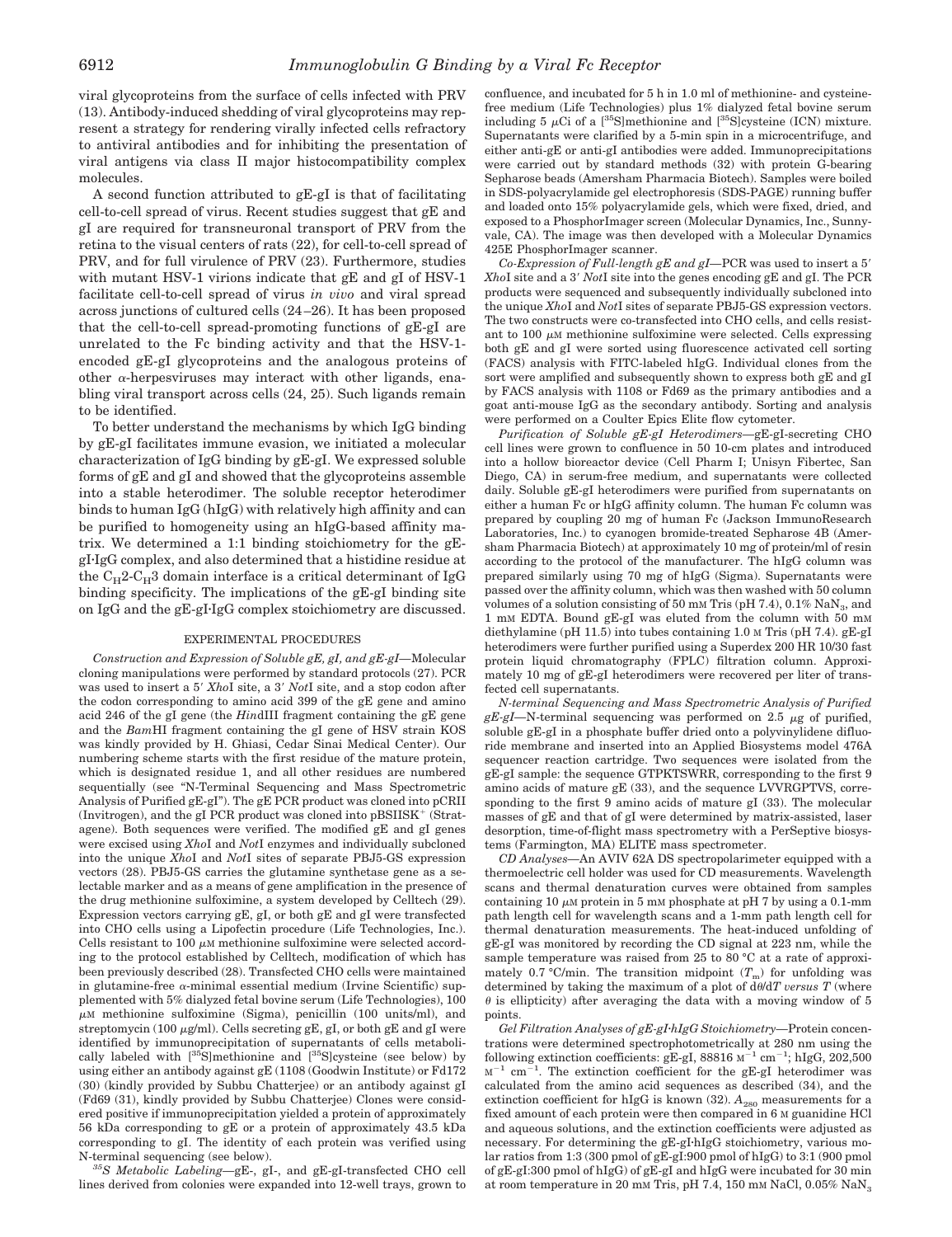in a total volume of 100  $\mu$ l. Samples were injected onto a Superose 6B FPLC column (Amersham Pharmacia Biotech) and eluted with the same buffer at 0.5 ml/min. The composition of each fraction was analyzed by SDS-PAGE (data not shown).

*Equilibrium Analytical Ultracentrifugation—*Sedimentation equilibrium was performed with a Beckman Optima XL-A analytical ultracentrifuge, using data analysis software provided by the manufacturer. Experiments were performed using 0.6 mg/ml gE-gI at both 4 and 20 °C at a rotor speed of 10,000 rpm, with equilibrium times of at least 36 h. Molecular masses were determined by nonlinear least square fit of the equilibrium gradient, absorbance *versus* radius (Fig. 3), using the model of single ideal species, and a partial specific volume, 0.69, calculated from the amino acid composition and the carbohydrate content (35).

*Equilibrium Column Chromatography—*The equilibrium column chromatography method of Hummel and Dreyer (36) was used to observe the interaction between gE-gI and hIgG. A Superdex 200 PC 3.2/30 gel filtration column of 2.4 ml was connected to an Amersham Pharmacia Biotech  $\mu$  Precision pump system. Absorbance of the eluant was monitored at 280 nm with an Amersham Pharmacia Biotech  $\mu$ Peak monitor. The column was equilibrated with five different concentrations of purified hIgG (Sigma): 250 nm, 500 nm, 1  $\mu$ m, 2.5  $\mu$ m, and 5  $\mu$ M each in 20 mM Tris, pH 7.4, 150 mM NaCl. At each concentration, four  $20-\mu l$  injections in the appropriate column equilibration buffer (including the relevant concentration of hIgG) were performed. These four injections included gE-gI at a concentration equal to that of the IgG in the column buffer plus no additional hIgG or hIgG at a concentration equal to 1, 2, or 3 times that of the IgG concentration contained in the column buffer. Binding experiments were done at 20 °C with a flow rate of  $100 \mu$ l/min.

*Biosensor Studies—*Biosensor studies were performed on a Biacore 2000 instrument. Purified gE-gI was diluted in 10 mM acetate buffer, pH 4.1, for amine-based coupling to a Biacore chip. Immobilization was accomplished by initial activation of the sensor chip with 0.2 M *N*-ethyl-*N*9-(dimethylaminopropyl)-carbodiimide and 0.05 M *N*-hydroxysuccinimide. The *N*-hydroxysuccinimide-ester was then reacted with gE-gI using the manual injection mode to allow for better control of immobilization levels. Typically, an immobilization level of 200–300 response units was used for kinetic analyses described in Table I. The remaining unreacted ester groups were inactivated by 1 M ethanolamine (pH 8.5). Different concentrations of the chimeric IgG molecules were injected over the immobilized gE-gI surface, as well as a control protein surface (murine IgG). A citrate buffer, pH 3.5, was used for regeneration of the surface between sequential injections. Sensorgrams obtained for IgG binding to the control surface were subtracted from those obtained for IgG binding to the gE-gI surface. The BIAevaluation version 3.0 software package was used for kinetic analysis. Kinetic constants were derived by simultaneous fitting to the association and dissociation phases of the subtracted sensorgrams and global fitting to all curves in a working set (Fig. 5). A working set consisted of injections of four or five different concentrations of a hIgG construct over a surface containing immobilized gE-gI. S.D. values are reported from experiments performed in duplicate or triplicate on different sensor chips (Table I). In all cases, a 1:1 binding model was used for curve fitting.

The expression of chimeric hIgG molecules was described previously (37, 38). These molecules are composed of a murine anti-dansyl  $V_H$ domain fused to the constant domains  $(C_H1$  through  $C_H3$ ) of hIgG4. An expression vector containing cDNA encoding the hybrid chain was co-transfected into a non-Ig-producing mouse myeloma line along with an expression vector containing cDNA encoding a chimeric K light chain (composed of a murine anti-dansyl  $V_K$  region fused to the human  $C_K$  region). Site-directed mutations were introduced into the chimeric heavy chain gene to make the hIgG4H435R mutant and the hIgG3R435H mutant. The hIgG3-hIgG4 chimeras were generated by exon shuffling as described previously (38)*.*

*Determination of KD Values by Cell Binding Assays—*Chimeric hIgG4 was iodinated to a specific activity of 16.1  $\mu$ Ci/ $\mu$ g using the chloramine-T method. CHO cell lines expressing full-length gE and gI were grown to confluence in tissue culture plates. Cells were detached by incubation with phosphate-buffered saline (pH 7.5), 5 mM EDTA for 20–30 min and collected in binding buffer at pH 7.0 (Hanks' balanced salt solution, 10 mM HEPES,  $0.25\%$  bovine serum albumin). The cells were pelleted, washed once with binding buffer (pH 7.0), and resuspended in binding buffer (pH 7.0). Cells  $(1 \times 10^6)$  were mixed in duplicate or triplicate assays with labeled hIgG4, different concentrations of unlabeled hIgG4, and binding buffer (pH 7.0) to a total volume of 0.5 ml. The samples were incubated for 2 h at room temperature. After completion of the incubations, cells were pelleted for 5 min at 14,000 rpm in an Eppendorf microcentrifuge, the supernatants were



FIG. 1. **Soluble gE and gI assemble into a stable complex.** Cells producing gE, gI, or both gE and gI or nontransfected CHO cells were labeled with [35S]methionine/cysteine, and cell supernatants were analyzed. *A*, SDS-PAGE (10%) analysis of protein isolated from supernatants of  ${}^{35}S$ -labeled cells producing gE, gI, or gE-gI using antibodies against either gE (*lanes 1* and *2*) or gI (*lanes 3* and *4*). *B*, SDS-PAGE (10%) analysis of gE, gI, and gE-gI binding to either Sepharose-immobilized rat IgG (*lanes 1–4*) or hIgG (*lanes 5–8*).

aspirated, and 1.0 ml of cold binding buffer was added. After removal of the supernatants by aspiration, the tubes were placed in vials, and the levels of radioactivity were determined using a Beckman Gamma 5500 counter. Nonspecific binding was determined by a similar treatment of wild type CHO cells. The binding data were analyzed using Scatchard plots. Assays were performed in triplicate, and the average of the two most similar readings was used to compute the concentration of bound IgG.

#### RESULTS

*Co-Expression of Truncated gE and gI Results in Assembly of a Stable Heterodimer—*We constructed soluble versions of both gE and gI by truncating each of the genes prior to their predicted transmembrane regions (following the codons for amino acid 399 of mature gE and amino acid 246 of mature gI). The modified genes were co-transfected into CHO cells. Transfected cells were screened by immunoprecipitating supernatants from metabolically labeled cells with antibodies against either gE or gI (Fig. 1*A*). SDS-PAGE analysis of immunoprecipitated protein from gE-gI positive clones revealed two bands with apparent molecular masses of 56 and 43.5 kDa using either the anti-gE or anti-gI antibody. The calculated molecular mass of truncated gE is 42 kDa, and that of gI is 26 kDa; however, both proteins are glycosylated (two potential *N*-linked glycosylation sites in the sequence of gE and three potential sites in the sequence of gI) and would be expected to migrate with a higher apparent molecular mass.

HSV-1-infected cells have previously been shown to encode proteins that bind hIgG but not rodent IgG (39). To investigate the binding characteristics of soluble gE, gI, and the gE-gI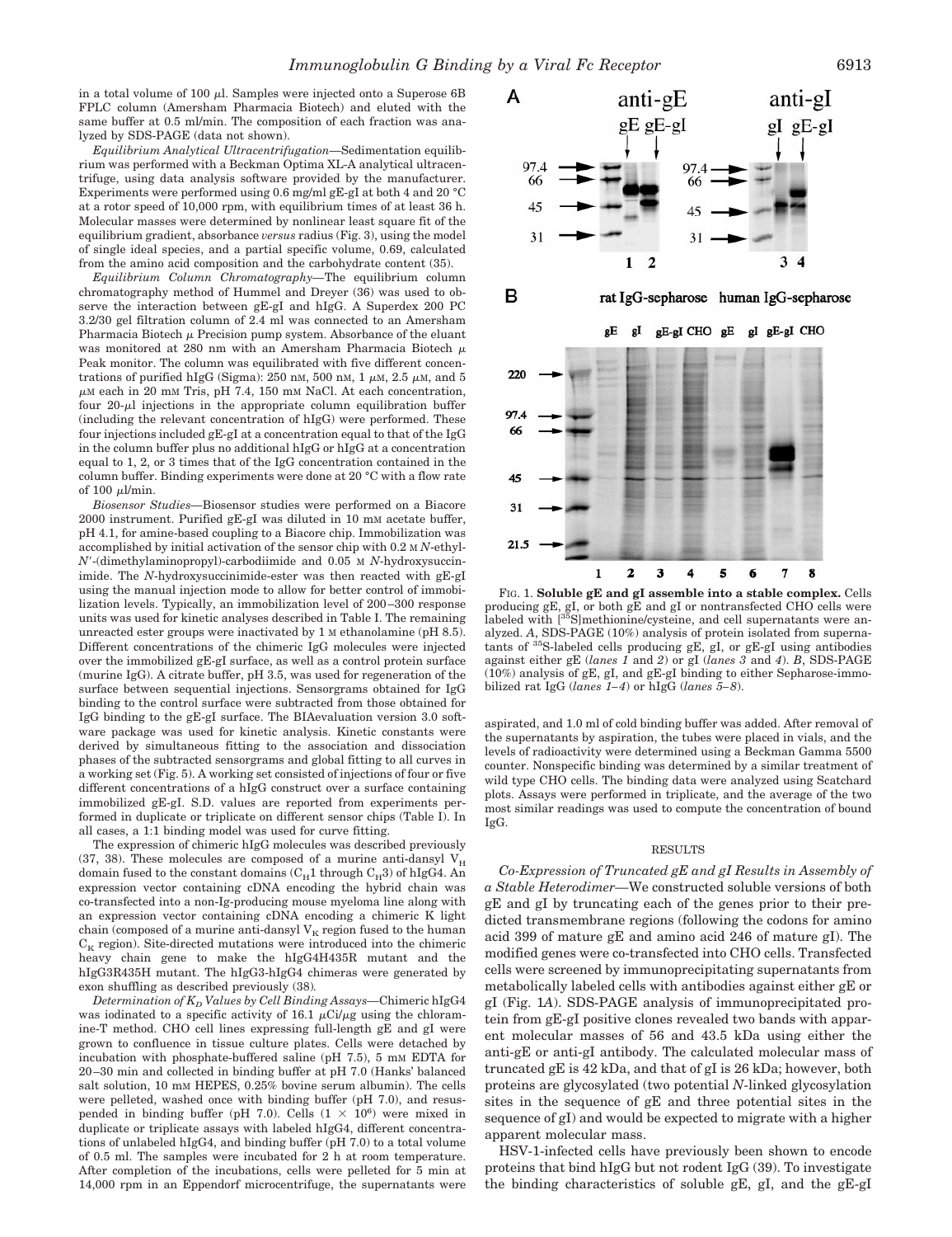

FIG. 2. Stoichiometry determination of the gE-gI·IgG complex **using conventional gel filtration.** gE-gI and IgG were incubated for 30 min at pH 7.4 at the indicated molar ratios and then passed over a size exclusion column to separate the gE-gI-IgG complex from uncomplexed proteins. At a 1:1 molar ratio of gE-gI to IgG, all of the protein chromatographs as a single complex. When the input ratio of gE-gI to IgG is greater than 1:1, there is excess gE-gI (*A*), whereas when the input ratio of IgG to gE-gI is greater than 1:1, there is excess IgG (*B*) (verified by SDS-PAGE analysis; data not shown). *C*, gE-gI and IgG each elute as a single peak and can be distinguished from one another on the basis of their retention times.

heterodimer, metabolically labeled supernatants from gE-, gI-, or gE-gI-secreting cells were incubated with Sepharose-immobilized hIgG or rat IgG. SDS-PAGE analysis revealed that while none of the proteins bind rat IgG, the gE-gI complex efficiently bound to the hIgG matrix. gE alone bound only weakly to the human IgG matrix, while gI alone showed no specific interaction (Fig. 1*B*).

A purification scheme based upon the FcR activity of gE-gI was used to isolate soluble gE-gI heterodimers for biochemical studies. Supernatants from cells expressing gE-gI were passed over an hIgG affinity column, eluted at high pH, and then further fractionated by size exclusion chromatography using a Superose 6B gel filtration column. A single homogenous peak corresponding to a gE-gI complex was obtained, demonstrating that any free gE or gI present in the supernatants does not efficiently associate with the hIgG matrix. By contrast, gE is not purified when supernatants from cells expressing only gE are passed over the hIgG column.

Soluble gE-gI migrates on the gel filtration column slower than predicted by the molecular mass of a 1:1 heterodimer (100 kDa). Indeed, the retention time for gE-gI is greater than that for IgG (165 kDa) (Fig. 2*C*). The increased retention might arise because gE-gI is not a 1:1 heterodimer or because of anomalous migration of a 1:1 heterodimer with an elongated or otherwise nonspherical shape. In order to determine the stoichiometry of soluble gE-gI, we analyzed the protein by N-terminal sequencing and equilibrium analytical ultracentrifugation. N-terminal sequencing of purified gE-gI confirmed the presence of the correctly processed forms of both proteins in approximately stoichiometric amounts (data not shown). The molecular mass



FIG. 3. **Sedimentation equilibrium analysis of gE-gI.** gE-gI at 0.6 mg/ml was centrifuged at 10,000 rpm until equilibrium was reached (36 h). The gradient formed can be best fit to a single species with a mass of 83.4 kDa. The errors of the fit, shown in the residuals plot, are small and random.

of soluble gE-gI determined by equilibrium analytical ultracentrifugation is 83.4 kDa (Fig. 3), in close agreement with the predicted molecular mass of a 1:1 gE-gI heterodimer calculated using molecular masses of each monomer determined by mass spectrometry (gE, 48.4 kDa; gI, 33.5 kDa). To investigate the stability of soluble gE-gI, we used a circular dichroism-based thermal unfolding assay, from which we determined that the heterodimer denatures cooperatively with a  $T<sub>m</sub>$  of 66 °C (data not shown).

Taken together, these results indicate that gE-gI is a stable heterodimer with 1:1 stoichiometry and that the heterodimer, but neither free gE nor free gI, binds to monomeric hIgG with high affinity. Thus, the observed interaction of free gE with IgG reported here (Fig. 1*B*, *lane 5*) as well as previously (10) must be low affinity or specific for aggregated IgG (11).

*The Stoichiometry of the gE-gI-IgG Complex Is 1:1—The stoi*chiometry of the  $gE-gI$ ·hIgG complex was determined to be 1:1 using a non-equilibrium-based gel filtration assay and confirmed using an equilibrium column chromatography method  $(36)$ . As shown in Fig. 2, gE-gI, IgG, and the gE-gI-hIgG complex each elute as single peaks from a Superose 6B column and can be distinguished from one another on the basis of their retention times. To determine the stoichiometry of the gE $gI·IgG$  complex, various molar ratios of  $gE-gI$  to IgG were pre-equilibrated and then passed over the Superose 6B column. When gE-gI and IgG were present at equimolar ratios, a single peak corresponding to the  $gE-gI\cdot IgG$  complex eluted from the column (Fig. 2, *A* and *B*). SDS-PAGE analysis of the eluted material revealed that both gE-gI and IgG were present in the peak (data not shown), indicating that gE-gI and IgG form a stable complex under these conditions. When the input ratio of gE-gI to IgG was greater than 1:1, a peak corresponding to excess  $gE-gI$  was observed in addition to the  $gE-gI·IgG$  complex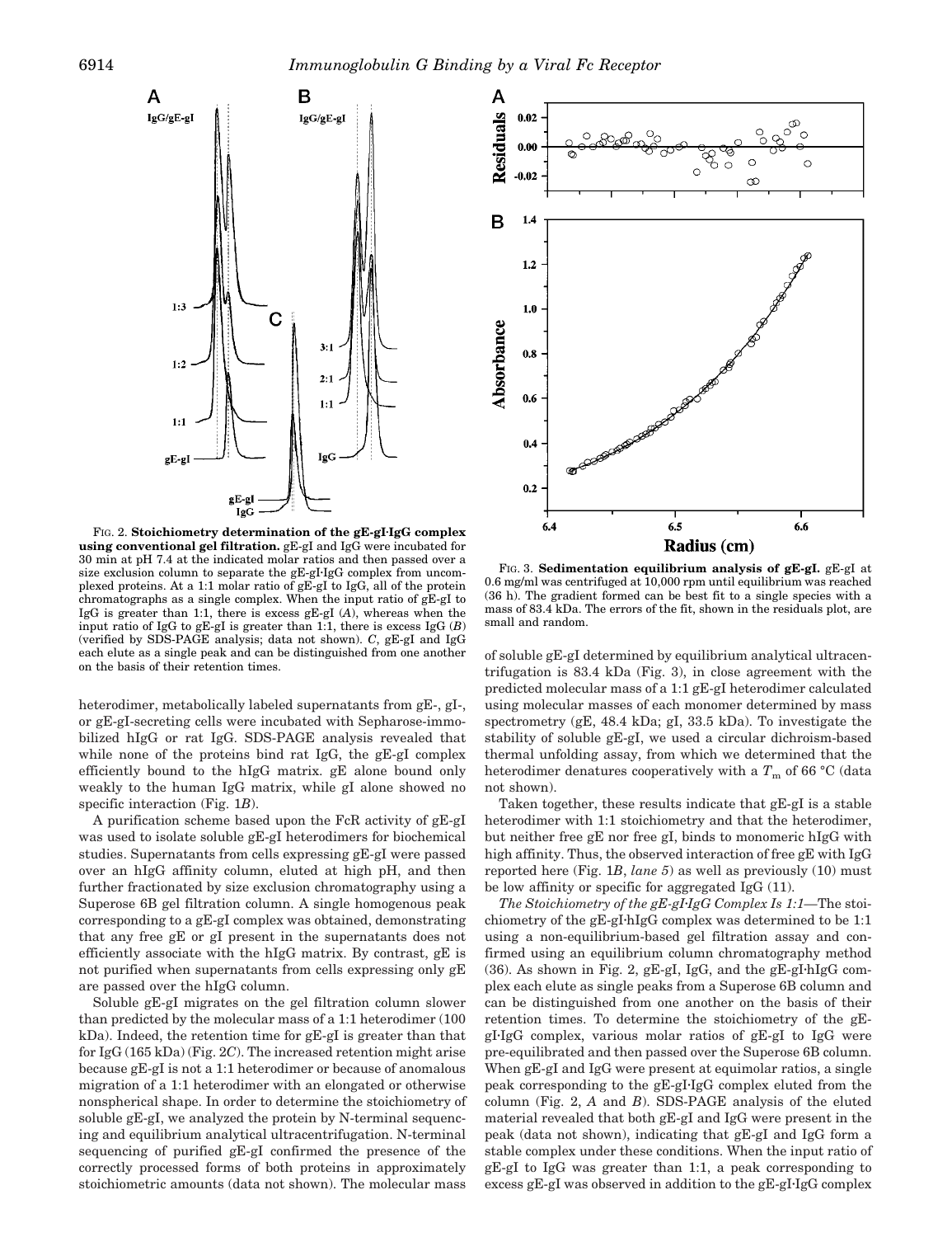

FIG. 4. **Stoichiometry determination of the gE-gI**z**IgG complex using equilibrium gel filtration.** A Superdex 200 column was equilibrated with 20 mM Tris, 150 mM NaCl, pH 7.4 containing either 250 nM hIgG  $(A)$  or 5  $\mu$ M hIgG  $(B)$ . A, 250 nM gE-gI was injected in equilibration buffer (20 mM Tris, 150 mM NaCl, pH 7.4, 250 nM hIgG) along with the indicated additional concentrations of hIgG. *B*, 5  $\mu$ M gE-gI was injected in equilibration buffer (20 mM Tris, 150 mM NaCl, pH 7.4, 5  $\mu$ M hIgG) along with the indicated additional concentrations of hIgG.

peak, whereas a peak corresponding to excess IgG was observed in addition to the complex peak when the input ratio was less than 1:1 (Fig. 2, *A* and *B*).

To verify the 1:1 stoichiometry of the  $gE-gI$ ·hIgG complex, we also used an equilibrium-based method. In this method, a gel filtration column was equilibrated with buffer containing a uniform concentration of hIgG (equilibration buffer). gE-gI and hIgG mixtures in equilibration buffer were injected over the gel filtration column. Four injections were made, containing gE-gI at a concentration equal to that of hIgG in the equilibration buffer and either no additional hIgG or 1, 2, or 3 mol eq of hIgG. In all cases, all of the injected gE-gI binds to hIgG, migrating as the  $gE-gI-IgG$  complex. When the amount of additional hIgG injected is less than or greater than the amount required for formation of the  $gE-gI-IgG$  complex, a trough (in the case of too little hIgG) or a peak (in the case of excess hIgG) should be observed at the position where free hIgG migrates. When the amount of additional hIgG injected is equal to that required for formation of the  $gE-gI·IgG$  complex, a flat base line should be observed at the position where hIgG migrates. Over the concentration range from 250 nm (Fig. 4A) to 5  $\mu$ M (Fig. 4*B*), injections of additional hIgG in an amount equivalent to that of gE-gI in the sample result in a flat base line at the hIgG migration position. These results verify that the stoichiometry of the gE-gI-hIgG complex is 1:1 over a protein concentration range of 250 nm to 5  $\mu$ M.

*Residue 435 at the*  $C_H2-C_H3$  *Domain Interface Is Critical for gE-gI*z*IgG Binding—*Previous IgG binding studies with HSV-1 infected cells indicated that hIgG1, hIgG2, and hIgG4 bind to the HSV-1 FcR, while many hIgG3 allotypes do not bind (39– 41). This subtype binding preference resembles the binding preferences for IgG binding by *Staphylococcus aureus* protein A (protein A) and certain classes of rheumatoid factors (RF; antibodies that bind to the Fc portion of Ig) (38, 42–45). We used biosensor-based assays to quantitate the affinity between gE-gI and hIgG subtypes and to characterize the molecular basis of the observed binding specificities. Purified soluble gE-gI was immobilized on the surface of a Biacore biosensor chip using an amine-based coupling chemistry, as described in the Biacore Methods manual. We analyzed the binding of chimeric murinehIgG molecules composed of the variable domains of a murine anti-dansyl immunoglobulin fused to the constant domains of hIgG1, hIgG2, hIgG3, or hIgG4 (37, 38). The chimeric hIgG subtypes were analyzed for binding to immobilized gE-gI at low coupling densities of gE-gI (100–300 response units), conditions under which mass transport-limited binding is not significant (46). The derived binding constants are summarized in

TABLE I

*Binding of hIgG constructs to gE-gI immobilized on a Biacore chip*

Kinetic constants were derived from sensorgram data using simultaneous fitting to the association and dissociation curves and global fitting to all curves in a working set. Kinetic analysis was performed using the BIAevaluation version 3.0 package. The equilibrium constants,  $K_D$ , were determined from the ratios of the kinetic constants. For hIgG3, hIgG4H435R, and 3–4-3–3, signals of less than 4 RU were observed at protein concentrations of 3.0  $\mu$ M.

|                 | $k_{\alpha} \times 10^{-4}$ | $k_d \times 10^3$ | $K_D$         |
|-----------------|-----------------------------|-------------------|---------------|
|                 | $Ms^{-1}$                   | $s^{-1}$          | $n_M$         |
| hIgG1           | $1.87 \pm 0.51$             | $5.09 \pm 0.77$   | $282 \pm 36$  |
| hIgG2           | $1.96 \pm 0.51$             | $6.03 \pm 0.08$   | $327 \pm 80$  |
| hIgG3           |                             |                   |               |
| hIgG4           | $1.75 \pm 0.21$             | $3.64 \pm 0.44$   | $199 \pm 35$  |
| hIgG3R435H      | $1.55 \pm 0.44$             | $12.31 \pm 4.09$  | $947 \pm 533$ |
| hIgG4H435R      |                             |                   |               |
| $3 - 4 - 3 - 3$ |                             |                   |               |
| $3 - 3 - 4 - 4$ | $2.02 \pm 0.35$             | $4.66 \pm 0.36$   | $240 \pm 60$  |
| $4 - 3 - 4 - 4$ | $1.62 \pm 43$               | $2.94 \pm 2.04$   | $231 \pm 188$ |

Table I. Chimeric hIgG1, hIgG2, and hIgG4 bind to immobilized gE-gI with equilibrium dissociation constant  $(K<sub>D</sub>)$  values of 200–400 nM. Of the different hIgG subtypes, hIgG4 has the highest affinity for gE-gI, while hIgG3 does not show detectable binding ( $>5$  response units) at concentrations up to 3.0  $\mu$ M (Table I and Fig. 5, *A* and *B*).

For an independent verification of the biosensor-derived affinities, full-length gE and gI were expressed in CHO cells (Fig. 6), and the binding affinity for hIgG4 was derived using iodinated hIgG4. Scatchard analysis of the binding data yields a  $K_D$  value of 40.4  $\pm$  13 nm, compared with 199  $\pm$  35 nm in the biosensor-based analysis (Fig. 7). The 5-fold lower affinity determined using the biosensor assay could reflect that covalent immobilization of gE-gI results in reduced affinity for IgG or that the membrane-bound form of gE-gI has a higher affinity for IgG than the soluble version. Although biosensor assays may underestimate the true binding affinity of gE-gI for IgG, they allow quantitative comparison of the relative binding affinities of different hIgG mutants for gE-gI.

Position 435 of hIgG sequences contains a polymorphism that distinguishes many hIgG3 allotypes from hIgG1, hIgG2, and hIgG4. In many hIgG3, residue 435 is an arginine; a histidine is found in all other subclasses. Histidine 435 is a contact residue for protein A binding to IgG  $Fc(47)$  and is also important for the binding of some rheumatoid factors to IgG (38, 48, 49). The inability of some RF to recognize hIgG3 can be reversed if the G3m(st) allotype is used. Recognition of this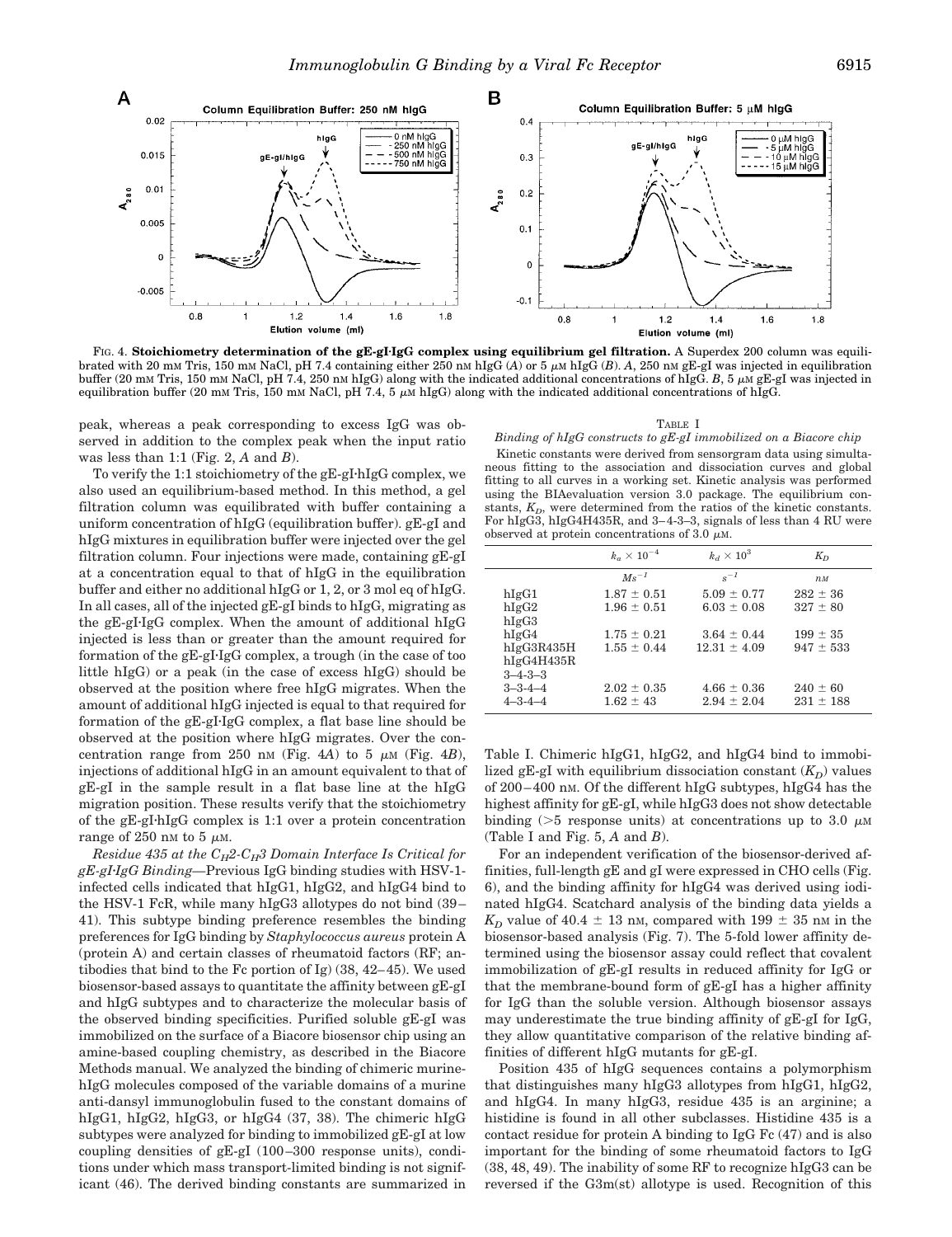

FIG. 5. **Biosensor analysis of the binding of hIgG3, hIgG4, and the corresponding residue 435 mutants.** Soluble gE-gI was immobilized on the surface of a Biacore chip using a primary amine-based coupling protocol. The injected samples were 188 nM to 1.5  $\mu$ M hIgG3 (*A*), 46–366 nM hIgG4 (B), 70.8–566 nM hIgG3R435H (C), or 250 nM to 2  $\mu$ M hIgG4H435R (D). For each set of binding experiments, sensorgrams are overlaid with the calculated response using a 1:1 binding model. One representative set of injections from experiments performed in duplicate or triplicate is shown for each interaction.

hIgG3 correlates with the presence of histidine at position 435, while nonbinding hIgG3 have an arginine at position 435 (38, 48). Histidine 435 is located at the interface between the  $C_{H2}$ and the  $C_H3$  domains of IgG (Fig. 8). The  $C_H2-C_H3$  domain interface of IgG has previously been implicated as the binding site for HSV-1 FcR, based upon inhibition studies with a proteolytic fragment of protein A (50). Alteration of residue 435 could therefore account for the observed differences in gE-gI binding to the hIgG isotypes. Alternatively, since hIgG3 has an extended hinge compared with other hIgG isotypes, hingeproximal structural differences might account for the observed subtype-specific binding preferences. To investigate these possibilities, we used biosensor assays to examine the binding of gE-gI to mutant hIgG3 and hIgG4 proteins and switch variants in which the constant domains of different subclasses were exchanged by exon shuffling (37, 38).

To investigate the effect of residue  $435$  upon gE-gI-IgG affinity, the binding of gE-gI to hIgG3 and hIgG4 mutants was examined. The hIgG3 mutant, hIgG3R435H, contains a histidine at residue 435 in place of an arginine in the wild type protein, while the hIgG4 mutant, hIgG4H435R, contains an arginine at residue 435 in place of the histidine in the wild type protein (38). The single residue change of arginine to histidine at residue 435 of hIgG3 is sufficient to restore binding from undetectable in the case of the wild type protein to an affinity of 947  $\pm$  533 nM in the case of the single site mutant (Fig. 5, *A* and *C*, and Table I). The reciprocal change in hIgG4, histidine to arginine at position 435 (hIgG4H435R), results in no binding at concentrations up to 3  $\mu$ M, as compared with a binding

affinity of 199  $\pm$  35 nm for wild type hIgG4 (Fig. 5, *B* and *D*, and Table I).

To probe for differences in affinity due to hinge-proximal structural effects, the binding of gE-gI to switch variants of IgG was examined. As described previously, switch variants have been generated by exchanging the constant domains of different subclasses by exon shuffling (38). The switch variants used in these studies were 3-3-4-4 ( $C_H1$  and hinge domains of hIgG3,  $C_H2$ , and  $C_H3$  domains of hIgG4), 4-3-4-4 ( $C_H1$ ,  $C_H2$ , and  $C_H3$ domains of hIgG4, hinge of hIgG3), and 3-4-3-3 ( $C_H1$ ,  $C_H2$ , and the  $C_H3$  domains of hIgG3, hinge of hIgG4). Biosensor assays indicate that the switch variants 3-3-4-4 and 4-3-4-4 bind gE-gI with an affinity comparable with that of wild type hIgG4 (Table I). By contrast, the switch variant 3-4-3-3 does not bind at concentrations up to 3.0  $\mu$ M (Table I). These results demonstrate that histidine 435 at the  $C_H2-C_H3$  domain interface of IgG is critical for gE-gI binding and that the presence of the extended hinge in the chimeric hIgG3 does not significantly hinder binding.

## DISCUSSION

We have initiated a molecular characterization of IgG binding by the herpesvirus gE-gI protein. gE and gI are known to associate in HSV-1-infected cells and upon co-expression in heterologous systems (8, 9). Here we show that gE and gI assemble into a stable complex when expressed as soluble proteins. We also show that the soluble gE-gI complex can be purified to homogeneity based upon its Fc receptor function. using IgG affinity chromatography. Gel filtration and analyti-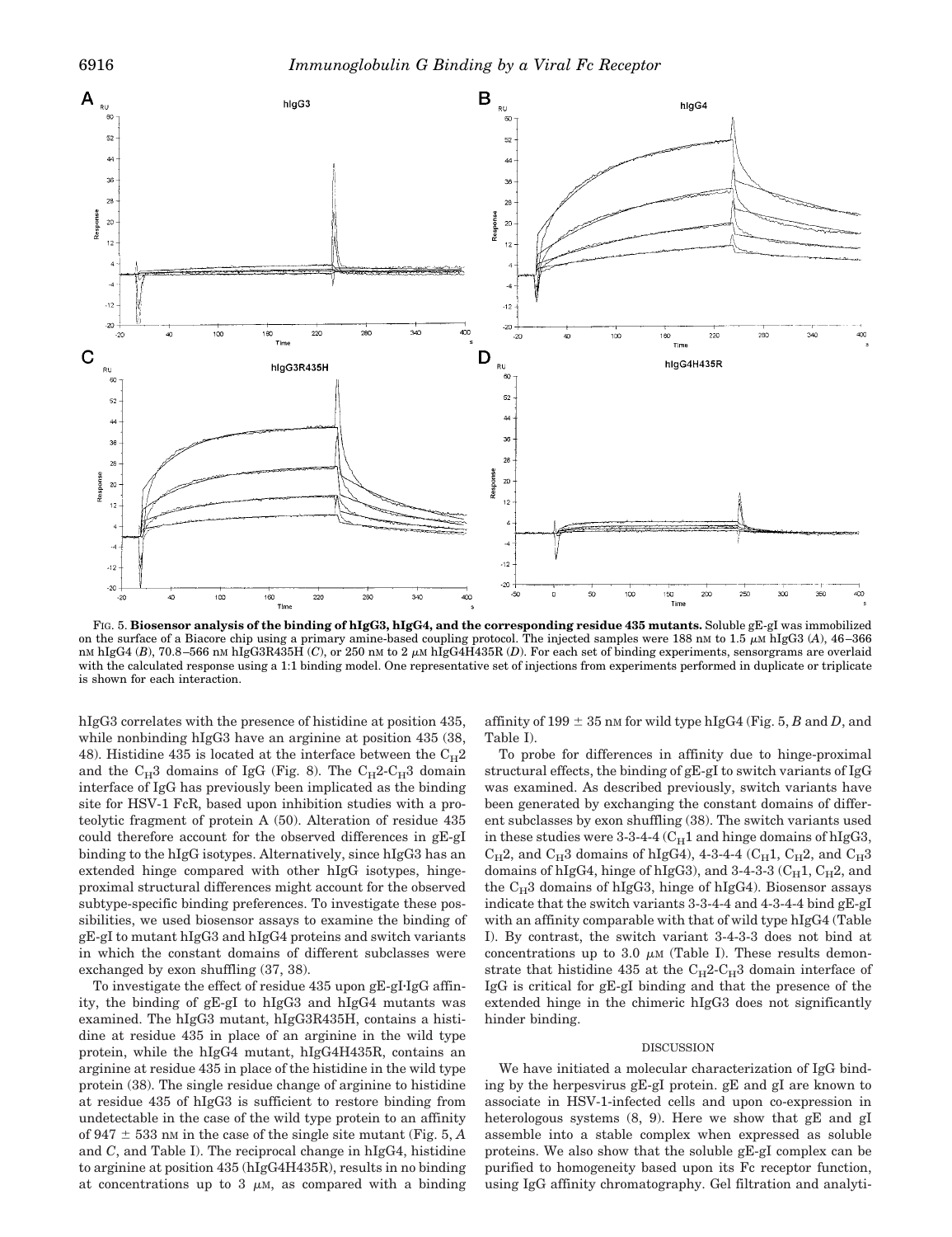

FIG. 6. **Expression of full-length gE and gI in CHO cells.** CHO cells transfected with genes encoding gE and gI were assayed for surface expression of both proteins using flow cytometry. Untransfected (*dotted lines*) or transfected (*solid lines*) cells were stained with FITC-labeled human IgG (*A*), the mouse anti-gE antibody 1108 followed by FITC-labeled goat anti-mouse antibody (*B*), or the mouse anti-gI antibody fd69 followed by FITC-labeled goat anti-mouse antibody (*C*). In *B* and *C*, the *dashed lines* represent staining of transfected cells with FITC-labeled goat anti-mouse antibody alone.



FIG. 7. **Cell binding assay for determination of the binding affinity of membrane-bound gE-gI for IgG.**  $1 \times 10^6$  CHO cells expressing membrane-bound gE-gI were incubated with different concentrations of 125I-labeled chimeric hIgG4. Binding data are presented as a Scatchard plot. Each point represents the average of two duplicate measurements. Three independent experiments yielded an average binding constant of 40  $\pm$  13 nM.

cal ultracentrifugation experiments establish that soluble gE-gI is a 1:1 heterodimer, consistent with observations for gE-gI complexes derived from other <sup>a</sup>-herpesviruses (*e.g.* varicella zoster virus (51)). These results demonstrate that the transmembrane and cytoplasmic domains of gE and gI are not required for gE-gI heterodimer assembly and that the extracellular domains are sufficient for the assembly of gE and gI into a stable heterodimer.

Whereas neither gE nor gI alone efficiently bind monomeric hIgG, the gE-gI heterodimer binds hIgG with relatively high



FIG. 8. **The location of histidine 435 on the structure of human**  ${\bf Fc}.$  A  $ribbon$   $diagram$  of the  $\rm C_{H2}$  and  $\rm C_{H3}$  domains of hIgG are shown (47). The side chain of histidine 435 is shown on the carbon- $\alpha$  backbone. The *figure* was prepared using Molscript (75) and rendered using Raster 3D (76).

affinity. Biosensor-based studies using immobilized gE-gI show that soluble gE-gI binds to hIgG1, hIgG2, and hIgG4 with affinities in the range of 200–400 nM. Results from binding assays using CHO cells expressing membrane-bound gE-gI are in close agreement with the binding constant of 50 nm reported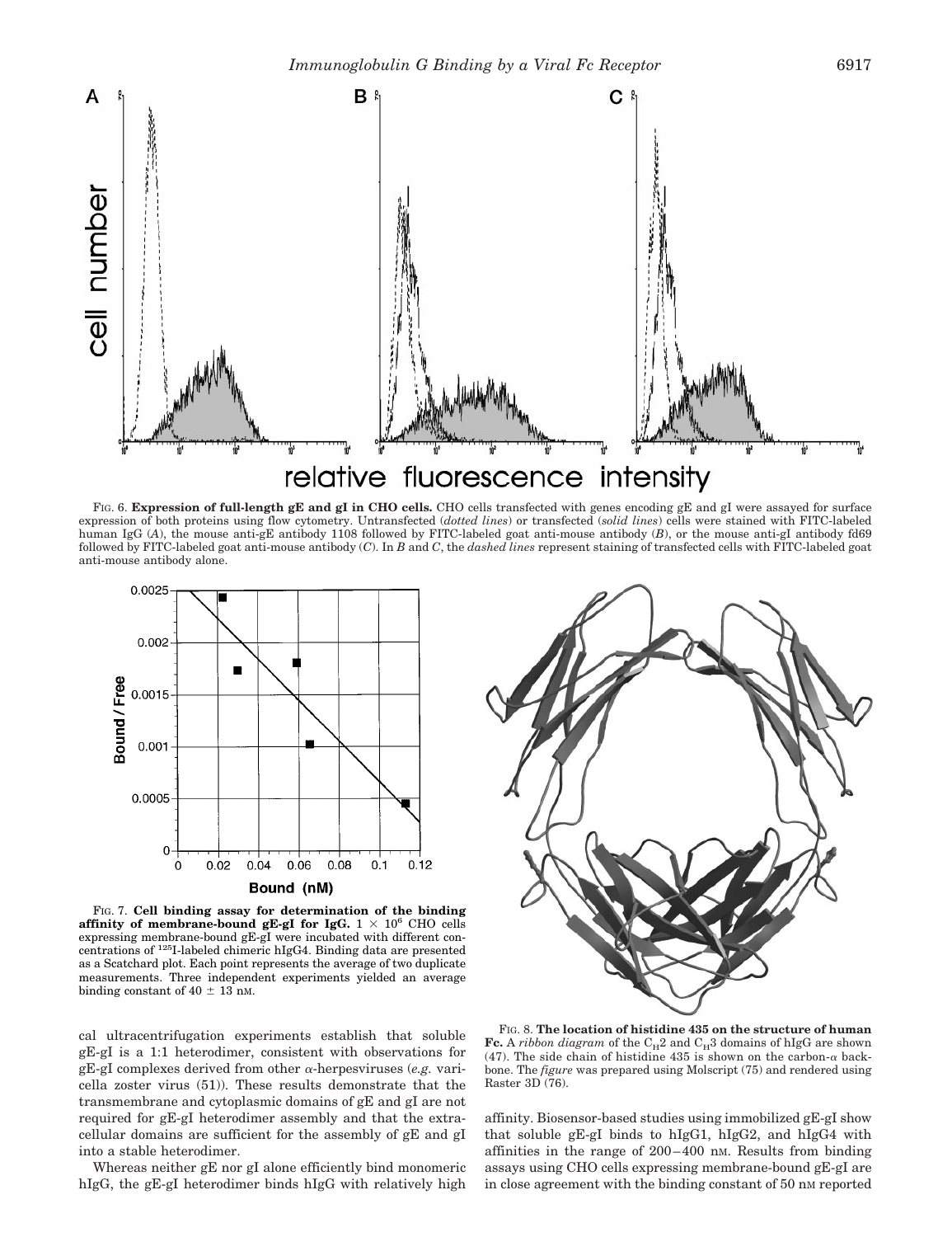for the interaction of rabbit IgG with HSV-1-infected cells (52). In addition, the observed binding specificities for the gE-gI interaction with different hIgG subclasses and rodent IgG parallels the binding specificities reported for IgG interaction with HSV-1-infected cells (39, 53). Thus, our results confirm that the FcR activity induced by HSV-1 infection of cells corresponds to IgG binding by cell surface gE-gI heterodimers. The relatively high affinity interaction between gE-gI and the hIgG subtypes 1, 2, and 4 indicates that nonimmune monomeric hIgG can coat HSV-1 virions at the high concentrations of hIgG present in serum (60–70  $\mu$ M), thereby inhibiting virus neutralization by antiviral antibodies.

Antibody bipolar bridging by gE-gI on HSV-1-infected cells has been implicated in inhibition of ADCC mediated by mammalian  $Fc\gamma Rs$  (20). Human peripheral blood mononuclear cells have been shown to mediate lower levels of ADCC activity against target cells infected with wild type HSV-1 compared with cells infected with a gE-negative HSV-1. These differences were attributed to the engagement of the Fc regions of cell surface-associated antibodies by cognate gE-gI rather than by the FcyR present on opposing immune effector cells. Among mammalian receptors, Fc $\gamma$ RI ( $K_D \sim 0.5 \times 10^{-9}$  M) is a high affinity receptor, and Fc $\gamma$ RII and Fc $\gamma$ RIII ( $K_D < 1 \times 10^{-6}$  <sub>M</sub>) are low affinity receptors (reviewed in Refs. 54 and 55). Thus, based upon affinity considerations alone, the formation of a gE-gI-IgG complex is likely to inhibit ADCC mediated by  $Fc\gamma RII$  and  $Fc\gamma RIII$ . In addition, the observed 1:1 stoichiometry for IgG interaction with gE-gI,  $Fc\gamma RI$ , and  $Fc\gamma RIII$ , as well as the fact that only one of two available binding sites on IgG is a high affinity site in the FcRn-IgG complex (reviewed in Refs. 54 and 55), suggests a marked asymmetry in the Fc regions of receptor-bound IgGs, such that only one of the binding sites is in an optimal conformation for binding to many receptors. The observed 1:1 stoichiometry of the  $gE-gI·IgG$  complex at micromolar concentrations of the proteins indicates that the asymmetry of the gE-gI-IgG complex may prevent high affinity interaction with a second gE-gI molecule. Similar mechanisms could also account for a reduced reactivity of the  $gE-gI·IgG$ complex with other  $Fc\gamma$  binding proteins, irrespective of the binding site location.

The  $1:1$  stoichiometry of the gE-gI-IgG complex could have implications for signaling mediated by IgG binding to cell surface gE-gI. Specifically, binding of monomeric IgG would not be expected to induce dimerization of gE-gI heterodimers. However, aggregated IgG (such as IgG in immune complexes) or anti-gE and anti-gI antibodies could result in gE-gI multimerization. In addition, IgG involved in antibody bipolar bridging (21) could result in the oligomerization of gE-gI with other viral glycoproteins. A conserved Y*XX*(L/V) motif is observed in the cytoplasmic domains of gE from HSV-1, HSV-2, and PRV (33, 56, 57). In mammalian receptors, the Y*XX*(V/L) motif is responsible for various signaling events such as the internalization of endocytic receptors from the plasma membrane, protein targeting to various cellular compartments (58), mediation of immune cell activation (59), and inhibition of cellular immune responses (60). The importance of the Y*XX*L motif in mammalian immune responses raises the question of whether the gE-encoded Y*XX*L motif is functional in signal transduction mediated by Fc binding. The FcR activity of gE-gI has been suggested to initiate signaling events that facilitate capping and extrusion of PRV glycoproteins, induced by a polyclonal mixture of porcine anti-PRV antibodies (13). Whether anti-HSV antibodies can mediate glycoprotein capping and extrusion in HSV-infected cells remains an important question to be addressed. If antibody-induced capping and extrusion of viral glycoproteins occurs in HSV-1-infected cells, the importance of Fc binding by gE-gI for the occurrence of the process can be rigorously investigated with the current knowledge of gE-gI binding specificities for different IgG and the interaction stoichiometry. These studies will allow a better understanding of the mechanisms by which the FcR activity of  $\alpha$ -herpesviruses could modify the protective effects of antiviral antibodies.

Antibody bipolar bridging has been implicated in inhibition of ADCC by HSV (20) as well as in anti-PRV antibody-mediated glycoprotein capping and extrusion (13); but is antibody bipolar bridging sterically probable? Can an IgG molecule simultaneously use its Fab and the Fc regions in interactions with antigens and Fc receptors? Although direct evidence for the occurrence of antibody bipolar bridging is lacking, fluorescence energy transfer studies indicate that the IgG molecule is highly flexible (61), suggesting that simultaneous interactions of the Fab and Fc domains as postulated in antibody bipolar bridging are feasible.

Using mutant forms of hIgG, we show that histidine 435 at the interface between the  $C_H2$  and  $C_H3$  domains of IgG is critical for the binding interaction. Other proteins known to interact at the  $C_{H}2-C_{H}3$  domain interface include protein A (47), protein G (62), the neonatal Fc receptor (63), and RF (44). Crystal structures have been reported for Fc complexes with protein A (47), protein G (64), neonatal Fc receptor (65), and a Fab fragment derived from a human IgM RF antibody (RF-AN) (49, 66). From comparisons of the binding characteristics observed for the  $gE-gI-IgG$  complex and IgG complexes with protein A, protein G, neonatal Fc receptor, and RF, it appears that the gE-gI-IgG complex most closely resembles IgG complexes with certain rheumatoid factors. The similarities include a lack of binding of several hIgG3 allotypes, the species specificity (binding to human and rabbit IgG, but lack of binding of rodent IgG (39, 53, 66)), and the importance of histidine 435 in the binding interaction. That the IgG binding specificity of gE-gI closely resembles that of some RF is significant in understanding the origin of RF, since it has been suggested that some RF arise as anti-idiotypic antibodies against antibodies to bacterial or viral  $Fc\gamma$ -binding proteins, in a process known as idiotypic networking (44, 67, 68).

Anti-idiotypic antibodies recognize the idiotypic determinants expressed in the V region of a particular antibody or the V regions of a group of related antibodies. It has been proposed that anti-idiotypic antibodies are expressed in order to regulate the expression of antibodies that dominate the response to a particular antigen (69). Suppression of B cells expressing these dominant antibodies would allow for the proliferation of other antibodies using alternative V region sequences and ultimately to the diversification of the antibody response (70). While the expression of anti-idiotypic antibodies would normally decline with the decreased expression of the antibodies to which they are responding, anti-idiotypic antibodies that cross-react with something so ubiquitous as self-IgG have the potential to be continually propagated. This model of idiotypic suppression provides a possible explanation for the production of RF as a result of HSV-1 infection. Expression of gE-gI on the virion and on the surface of HSV-1-infected cells would lead to production of anti-gE-gI antibodies and subsequently to the production of anti-anti-gE-gI antibodies that have the potential to be RF if the epitope recognized by the anti-gE-gI antibody is the region on gE-gI that interacts with IgG-Fc. In addition, persistence of HSV-I infection may lead to continual production of RF.

The similarities we observe between the  $gE-gI-IgG$  complex and IgG complexes with certain classes of RF support the hypothesis that some RF might be anti-idiotypic antibodies against antibodies to gE-gI and provide the basis to more closely examine the linkage between herpesviral infections and